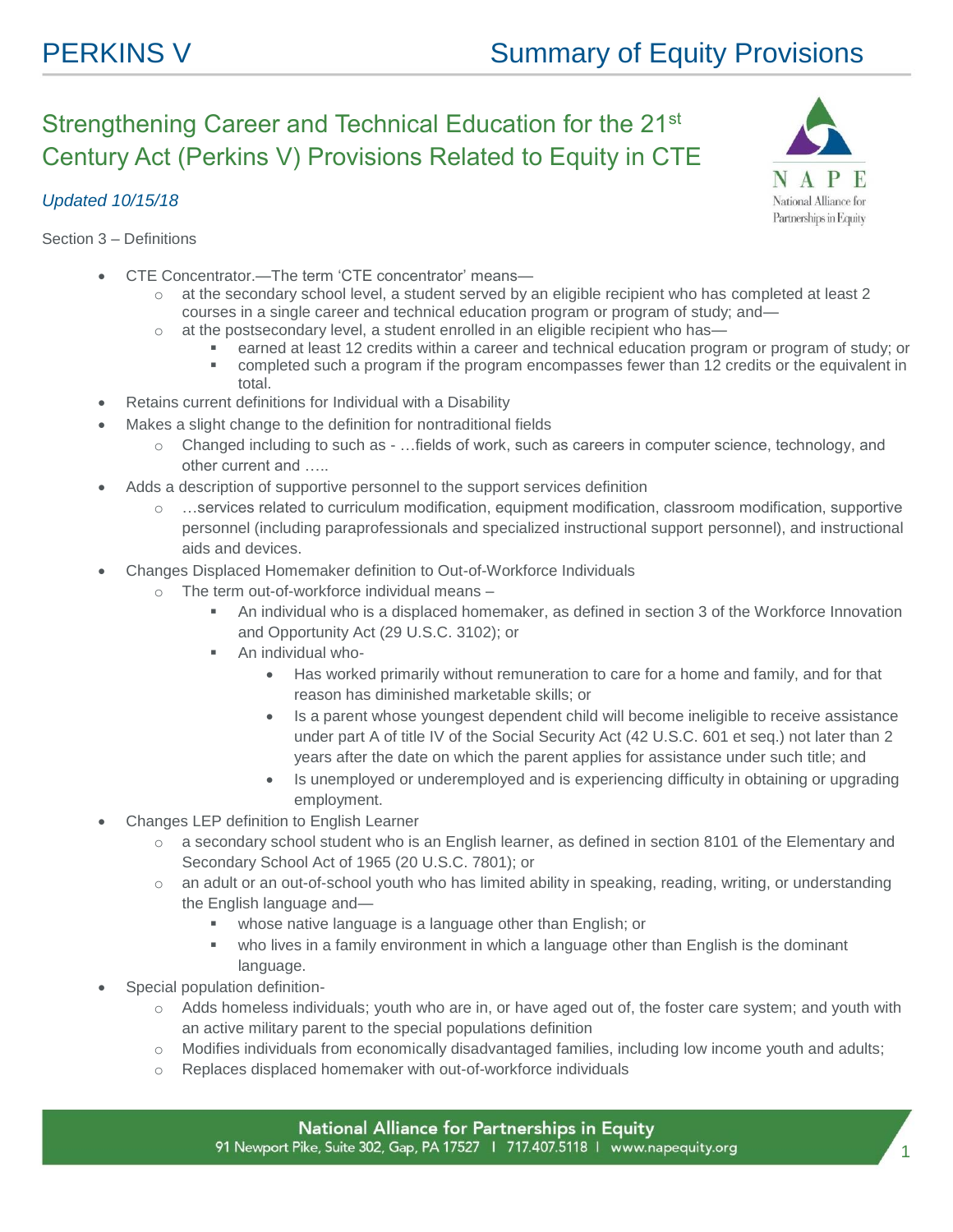- o maintains the other four members (students with disabilities, single parents, students preparing for nontraditional fields and English Learners)
- Adds Universal Design for Learning.—The term 'universal design for learning' means a scientifically valid framework for guiding educational practice that—
	- $\circ$  provides flexibility in the ways information is presented, in the ways students respond or demonstrate knowledge and skills, and in the ways students are engaged; and
	- $\circ$  reduces barriers in instruction, provides appropriate accommodations, supports, and challenges, and maintains high achievement expectations for all students, including students with disabilities and students who are limited English proficient." (From HEA)

### Section 112 – Within State Allocation

- Increases reserve fund from 10% to 15% to be used in:
	- o Rural areas
	- o Areas with high percentages of CTE concentrators or CTE participants
	- o Areas with high numbers of CTE concentrators or CTE participants; and
	- $\circ$  Areas with disparities or gaps in performance as described in section 113(b)(3)(C)ii)(II); and
	- $\circ$  adds 2 purposes, one being "in order to—(A) foster innovation through the identification and promotion of promising and proven career and technical education programs, practices, and strategies, which may include programs, practices and strategies that prepare individuals for nontraditional fields
- Increases fund for serving individuals in State institutions from 1% to 2% and adds juvenile justice facilities; and adds educational to modify the description of institutions that serve students with disabilities
- Retains State Leadership set-aside for services that prepare individuals for nontraditional fields of \$60,000 \$150,000. This continues to not limit state's ability to use additional state leadership funds to support LEA's programming for increasing concentrators in nontraditional CTE under the special populations provisions.
- Adds set-aside for recruiting special populations to enroll in CTE of not less than .1% of the State Leadership funds or \$50,000, whichever is less. (.1% of the state leadership funds would be \$498 for North Dakota and \$14,000 for California using the 2018 state allocation) This is a floor for the amount of funds to be used for this purpose. States could use more.

### Section 113 – Accountability

- Changes the nontraditional measure at the secondary and postsecondary level to: "The percentage of CTE concentrators in career and technical education programs and programs of study that lead to nontraditional fields".
- Repeals the requirement for states to negotiate performance measures with the Secretary. States set their own measures and include them in the State Plan. Secretary has the authority to disapprove a State Plan if measures are not rigorous enough.
- Retains the requirement for locals to negotiate performance measures with the State or accept the State determined levels of performance.
- Sets six requirements for the State determined levels of performance that includes:
	- o Require the State to continually make meaningful progress toward improving the performance of all CTE students, including the subgroups of students described in section 1111(h)(1)(C)(ii) of the ESEA of 1965, and special populations
	- $\circ$  Be higher than the average actual performance of the 2 most recently completed program years
- Data disaggregation required for race, gender, economically disadvantaged, youth who are in or have aged out of the foster care system, students with disability, English learners, migrant students, homeless students, student with a parent in the active military, single parents, out-of-work individuals, and students pursuing nontraditional careers.
- State and local report includes
	- o The actual levels of performance for all CTE concentrators; for each of the disaggregated subgroups; and by CTE program or career cluster if not practical.

National Alliance for Partnerships in Equity 91 Newport Pike, Suite 302, Gap, PA 17527 | 717.407.5118 | www.napequity.org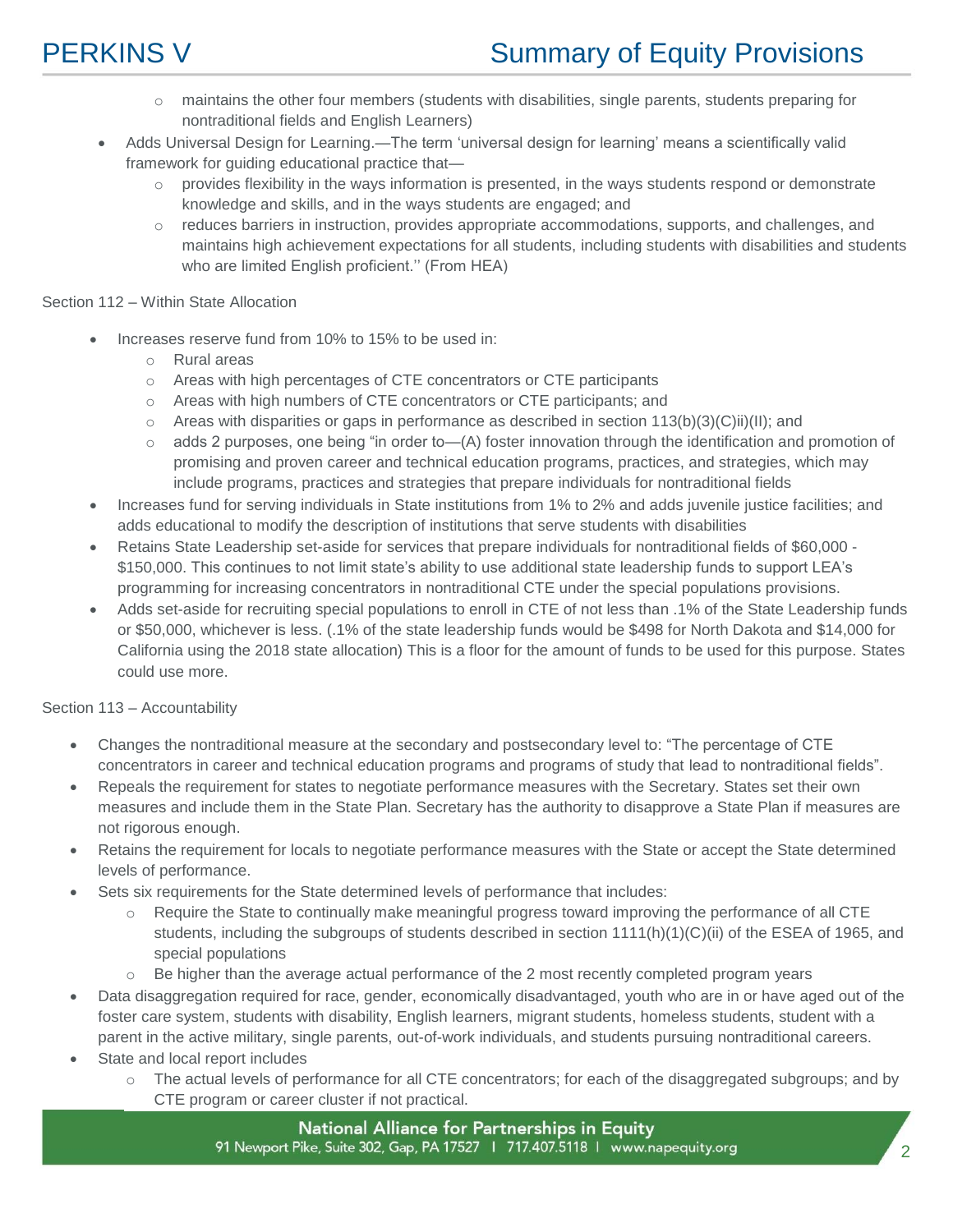o Identify and quantify any disparities or gaps in performance on the State determined levels of performance between any subgroup and the performance of all CTE concentrators

Section 114 – National Activities

- Adds individuals with expertise in addressing inequities in access to, and in opportunities for academic and technical skill attainment and representatives of special populations to the national independent advisory panel that advises the Secretary on the National Evaluation of CTE.
- Increases oversight of the Institute of Education Sciences on the national evaluation of CTE
- Eliminates the national research center
- Includes a new Innovation and Modernization Grant
	- o Not more than 20% of the appropriation for National Programs
	- o Funds consortia of at least 2 institutions
	- o 50% matching requirement
	- o Funds must benefit students, including special populations
	- o 12 uses of funds including: professional development to improve instruction and provide appropriate accommodations to special populations; improve CTE concentrator employment outcomes in nontraditional fields; provide integrated student support for special populations;
	- o Evaluation disaggregates data results by race, gender, migrant status, special populations and program
	- $\circ$  Priority to applications from entities that will predominantly serve students from low-income families

Section 118 -- Occupational and Employment Information

Eliminates the whole section

### Section 121 – State Administration

No significant changes

### Section 122 – State Plan

- State plan reduced from 6 year plan to a 4 year plan (aligned with WIOA)
- Combined plan with WIOA or single State plan
- Develop the state plan in consultation with
	- o Representatives of minority-serving institutions and HBCUs and tribally controlled colleges or universities
	- o Members and representative of special populations
	- o Representatives of agencies serving out-of-school youth, homeless children and youth, and at-risk youth
	- o Representatives of Indian Tribes and Tribal organizations
	- o Individuals with disabilities
- Simplify plan contents from 20 items to 14 items
	- o the State's strategic vision and set of goals for preparing an educated and skilled workforce (including special populations) and for meeting the skilled workforce needs of employers, including in-demand industry sectors and occupations as identified by the State, and how the State's career and technical education programs will help to meet these goals
	- expand access to CTE for special populations
	- make information on approved programs of study and career pathways and guidance and advisement resources available to special populations, provided in a language students, parents, and educators can understand
	- ensure equal access to activities assisted under this Act for special populations
	- improve outcomes and reduce performance gaps for CTE concentrators, including those who are members of special populations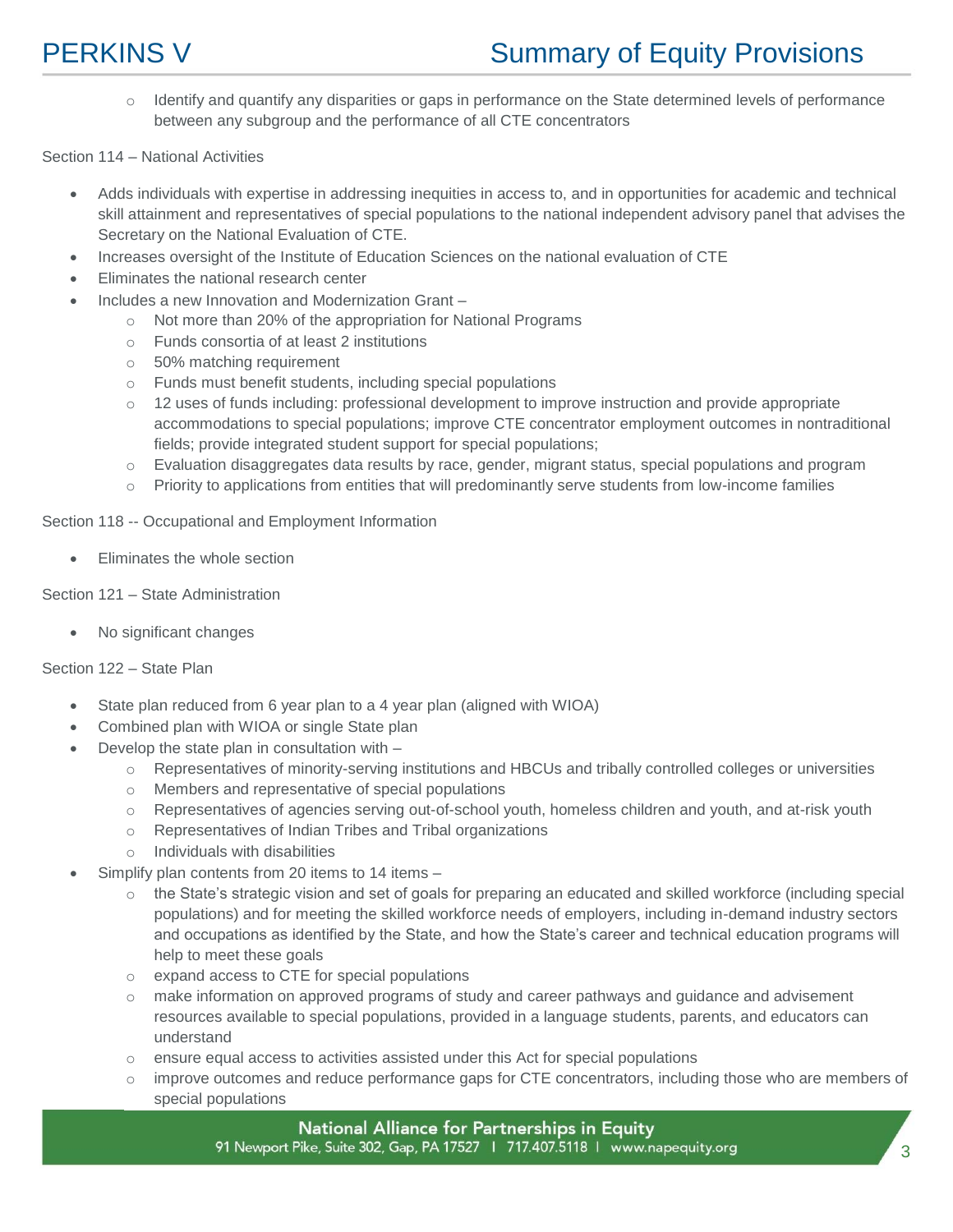- o support professional development that provides the knowledge and skills needed to work with and improve instruction for special populations
- o description of program strategies for special populations that provides
	- equal access
	- not be discriminated against
	- meet or exceed State determined levels of performance , prepare for further learning, and for employment
	- **appropriate accommodations**
	- **EXEDENT INTERT INTERT INTERTATION IN THE INTERTATION INTERTATION** instruction and work-based learning opportunities in integrated settings that support competitive, integrated employment
- o description of how the eligible agency will address disparities or gaps in performance in each of the plan years, and if no meaningful progress has been achieved prior to the third program year, a description of the additional actions the eligible agency will take to eliminate these disparities or gaps.
- $\circ$  provide assurances that the eligible agency will use the funds to
	- promote preparation for high-skill, high-wage, or in-demand occupations and nontraditional fields;
	- **implement career and technical education programs and programs of study for individuals in State** correctional institutions, including juvenile justice facilities
	- provide technical assistance on how to close gaps in student participation and performance in CTE programs
- The Secretary has the authority to disapprove State plans within 120 days of receipt if the plan does not meet the requirements of the Act

### Section 123 – Improvement Plans

- Retains 90% performance as the threshold before improvement plans are immediately triggered
- Requires states and locals to include an analysis of the performance disparities or gaps and actions that will be taken to address such gaps.
- Retains sanctions at the state and local level after failure to implement an improvement plan or fail to meet at least 90% of a State determined level of performance for any core indicator for 2 consecutive years after being identified for improvement. This makes the timeline for sanctions the same as in Perkins IV – 3 years failing to meet at least 90% of the state determined level of performance on any core indicator.
- Agency shall not be eligible to adjust performance levels while executing an improvement plan

### Section 124 – State Leadership Activities

- Can be provided directly or through a grant process
- 5 required uses of funds
	- o Retains "providing preparation for non-traditional fields in current and emerging professions, and other activities that expose students, including special populations, to high skill, high wage and in demand occupations."
	- $\circ$  serving individuals in State institutions, such as State correctional institutions, including juvenile justice facilities, and educational institutions that serve individuals with disabilities
	- o recruiting, preparing, or retaining CTE teachers, faculty, specialized instructional support personnel, or paraprofessionals, such as preservice, professional development, or leadership development programs
	- o technical assistance
	- report on the effectiveness of the funds in reducing disparities or performance gaps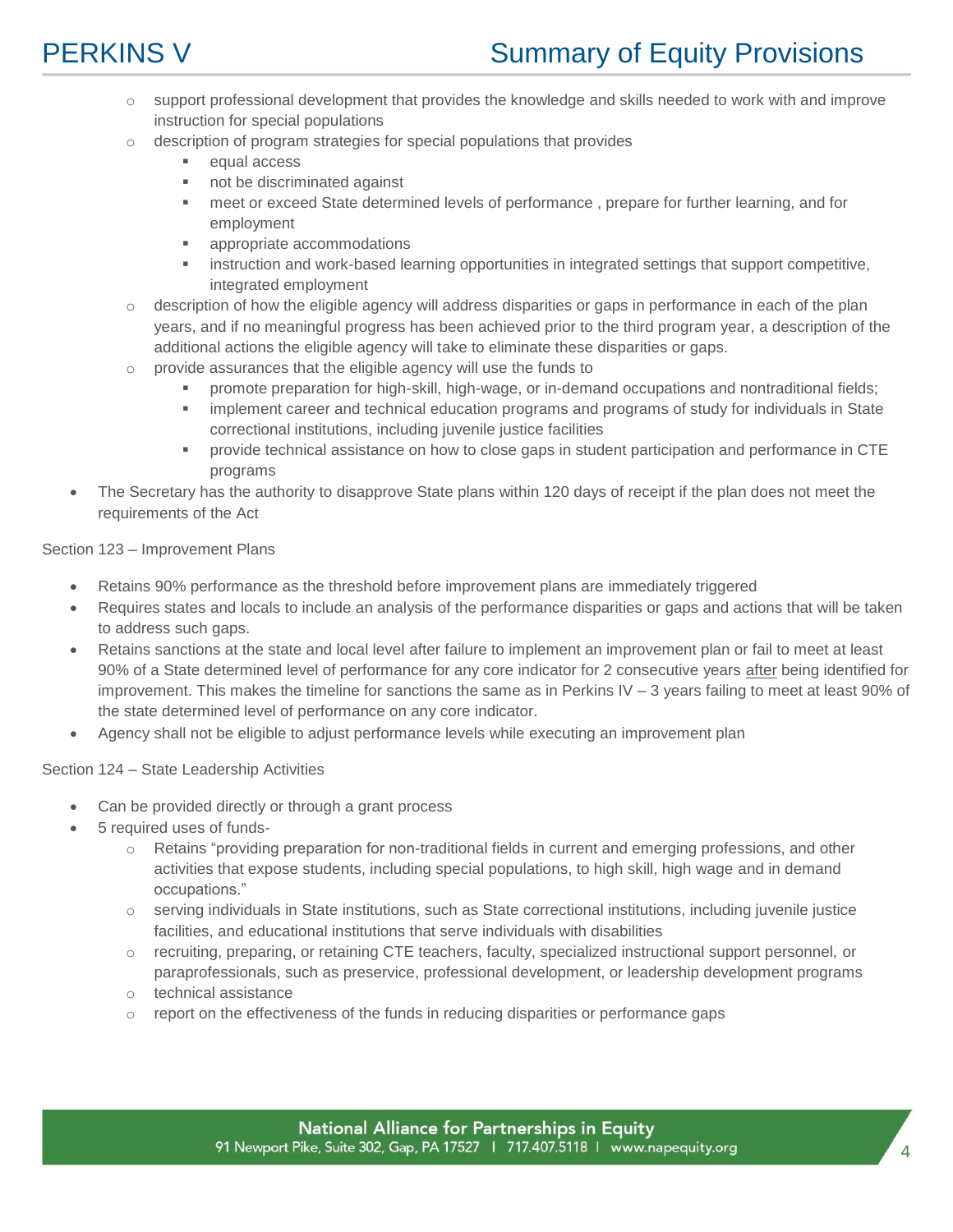- Permissible uses of funds include
	- $\circ$  Professional development on how to provide appropriate accommodations for students who are members of special populations, including through the use of principles of universal design for learning, multi-tier systems of supports, and positive behavioral interventions and support
	- $\circ$  Supporting the eliminating inequities in student access to high quality programs of study and effective educators
	- o awarding incentive grants for
		- Exemplary performance by eligible recipients exceeding the local adjusted level of performance established under section 113(b)(4)(A) in a manner that reflects sustained or significant improvement
		- eligible recipient' progress in closing achievement gaps among subpopulations who participate in programs of study
	- o providing career and technical education services for adults and out-of-school youth concurrent with their completion of their secondary school education in a school or other educational setting
	- o support for programs and activities that increase access, student engagement, and success in science, technology, engineering, and mathematics fields (including computer science), particularly for students who are members of groups underrepresented in such subject fields, such as female students, minority students, and students who are members of special populations
	- support for career and technical student organizations, especially with respect to efforts to increase the participation of students who are members of special populations

### Section 134 – Local Application for CTE Programs

- contains a description of the results of the comprehensive needs assessment and how special populations will learn about CTE course offerings and whether each course is part of a CTE program of study
- information on approved programs of study including a description of how the eligible recipient will—provide activities to prepare special populations for high skill, high wage, or in-demand occupations that will lead to self-sufficiency; prepare CTE participants for nontraditional fields; provide equal access for special populations and ensure that special populations are not discriminated against.
- A description of how the eligible recipient will address disparities or gaps in performance in each of the plan years, and if no meaningful progress has been achieved prior to the third program year, a description of the additional actions to be taken to eliminate those disparities or gaps.
- conduct a comprehensive needs assessment every two years, that shall include
	- o an evaluation of the performance of the students served by the eligible recipient with respect to State and local adjusted levels of performance established pursuant to section 113, including:
		- an evaluation of strategies needed to overcome barriers that result in lowering rates of access to, or performance gaps in, the courses and programs for special populations
		- providing programs that are designed to enable special populations to meet the local levels of performance
		- providing activities to prepare special populations for high-skill, high-wage, or in-demand industry sectors or occupations in competitive, integrated settings that will lead to self-sufficiency.
	- o consult with representatives of special populations and representatives of local agencies serving out-of-school youth, homeless children and youth, and at-risk youth, and representatives of Indian Tribes and Tribal organizations in conducting the needs assessment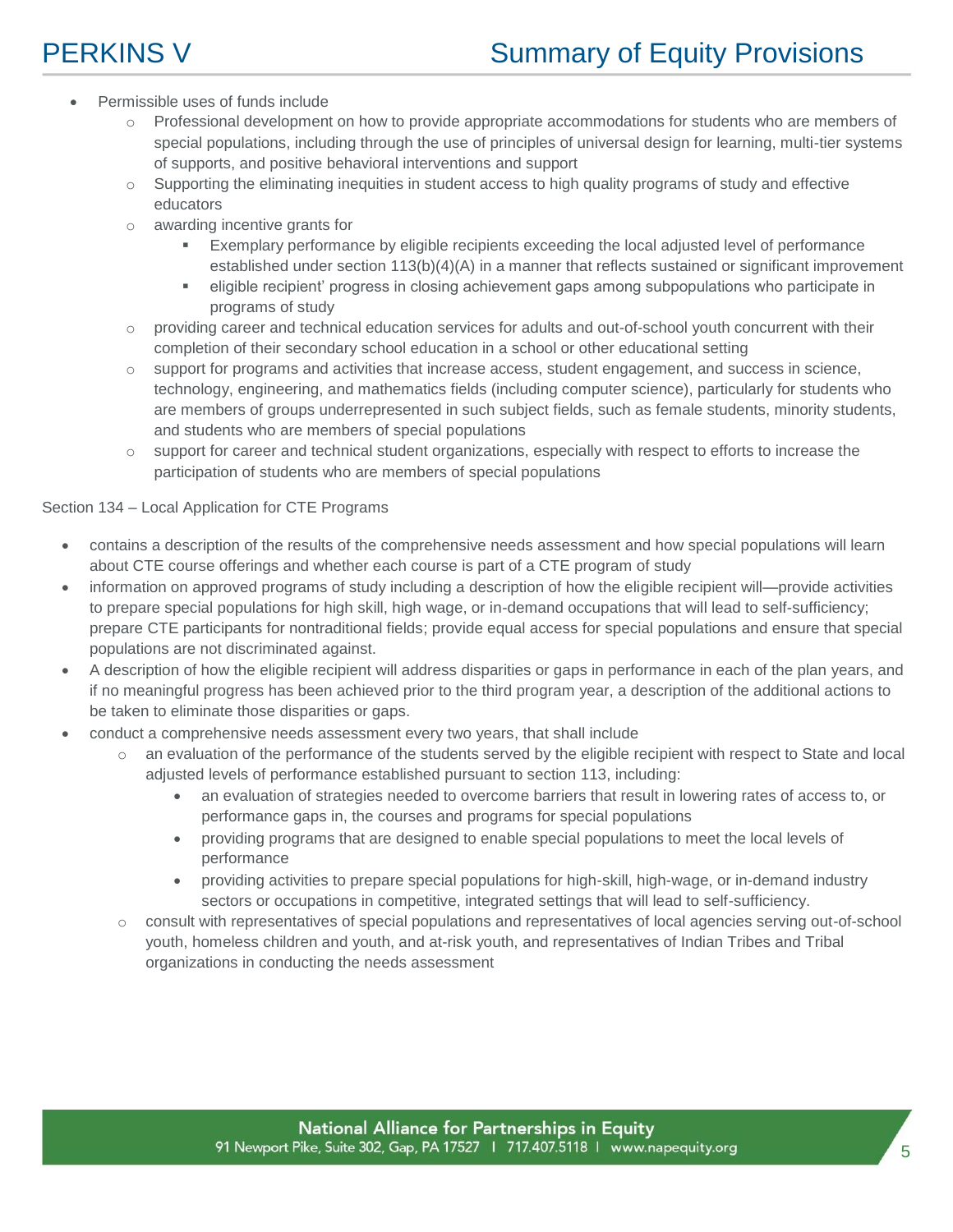### Section 135 – Local Uses of Funds

- 6 Required uses of funds, 5 include activities related to equity
	- $\circ$  Career exploration and career development for students, including middle school students, which may include
		- Introductory courses or activities focused on career exploration and career awareness, including nontraditional fields to students including in the middle grades
		- Any other activity that advances knowledge or career opportunities and assists students in making informed decisions about future education and employment goals, including nontraditional fields
	- o provide professional development for teachers, principals, school leaders, administrators, and career and guidance counselors, or paraprofessionals, which may include
		- supporting the implementation of strategies to improve student achievement and close gaps in student participation and performance in career and technical education programs
		- opportunities to advance knowledge, skills and understanding in pedagogical practices
		- provide appropriate accommodations for individuals with disabilities
		- frameworks to effectively teach students, including a particular focus on students with disabilities and English learners, which may include universal design for learning, multi-tier systems of supports and positive behavioral interventions and support
	- $\circ$  provide within CTE the skills necessary to pursue careers in high-skill, high-wage, or in-demand industry sectors or occupations.
	- o plan and carry out elements that support the implementation of programs of study and student achievement of the local adjusted levels of performance established under section 113, which may include—
		- **EXECT** initiatives that provide students with transition-related services, including the Individuals with Disabilities Education Act;
		- supporting programs and activities that increase access, student engagement, and success in science, technology, engineering, and mathematics fields (including computer science) for students who are members of groups underrepresented in such subject fields
		- providing CTE, in a school or other educational setting for adults or out-of-school youth to complete secondary school education or upgrade technical skills;
		- support to reduce or eliminate out-of-pocket expenses for special populations participating in CTE, including those participating in dual or concurrent enrollment programs or early college high school programs, and supporting the costs associated with fees, transportation, child care, or mobility challenges for those special populations
	- $\circ$  develop and implement evaluations of the activities carried out with funds under this part, including evaluations necessary to complete the comprehensive needs assessment and the local report
- No permissible uses of funds as in current law
- Allows for pooling of funds to implement programs of study
- Administrative costs capped at 5% as in current law

### Section 211 – Fiscal Requirements

- Maintenance of effort reduced from 100% to 90%
- MOE computed excluding competitive or incentive-based programs, capital expenditures, special one-time project costs and cost of pilot programs
- The Secretary shall reduce funds in exact proportion for failing to meet MOE
- The Secretary may waive the funds reduction due to exceptional or uncontrollable circumstances